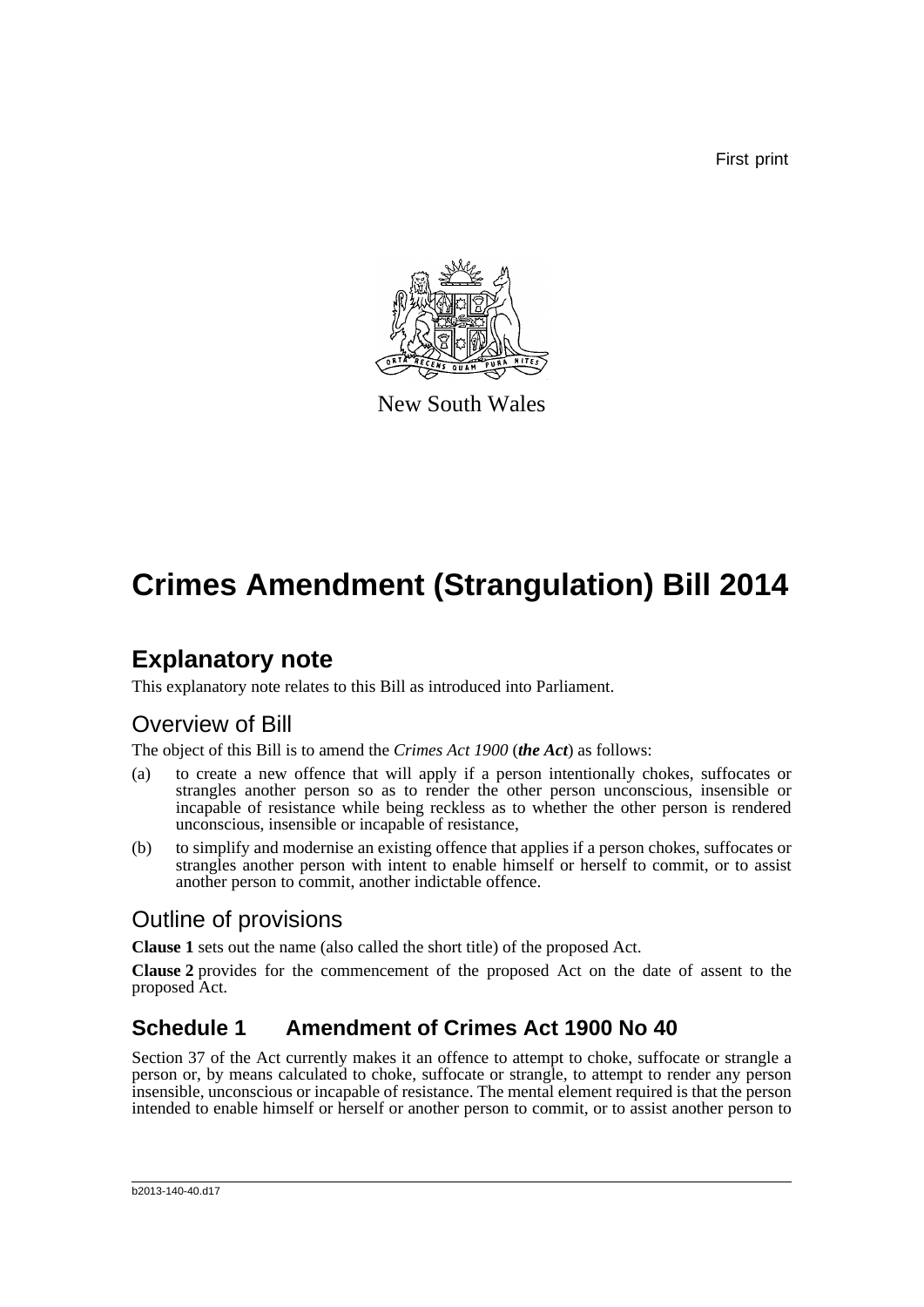commit, an indictable offence. The offence carries a maximum penalty of imprisonment for 25 years.

The amendment in **Schedule 1 [1]** repeals and replaces that offence with 2 separate offences.

The first offence is a new offence that will apply if a person intentionally chokes, suffocates or strangles another person so as to render the other person unconscious, insensible or incapable of resistance and is reckless as to rendering the other person unconscious, insensible or incapable of resistance.

The offence will also apply if the offender intended to render the victim unconscious, insensible or incapable of resistance because section 4A of the Act already provides that recklessness can be proved by proof of intention.

The new offence carries a maximum penalty of imprisonment for 10 years.

The second offence replaces and simplifies the existing offence under section 37 of the Act. That offence will now apply if a person:

- (a) chokes, suffocates or strangles another person so as to render the other person unconscious, insensible or incapable of resistance, and
- (b) does so with the intention of enabling himself or herself to commit, or assisting any other person to commit, another indictable offence.

Existing section 344A of the Act would apply to both offences. That section provides that a person who attempts to commit an offence under the Act for which a penalty is provided is liable to the same penalty.

**Schedule 1 [2]** is a consequential amendment.

#### **Schedule 2 Amendment of other legislation**

**Schedule 2.1** makes the new offence an offence that is to be dealt with summarily unless the prosecutor or person charged elects otherwise.

**Schedule 2.2 and 2.3** are consequential amendments to the amendment in Schedule 1 [1].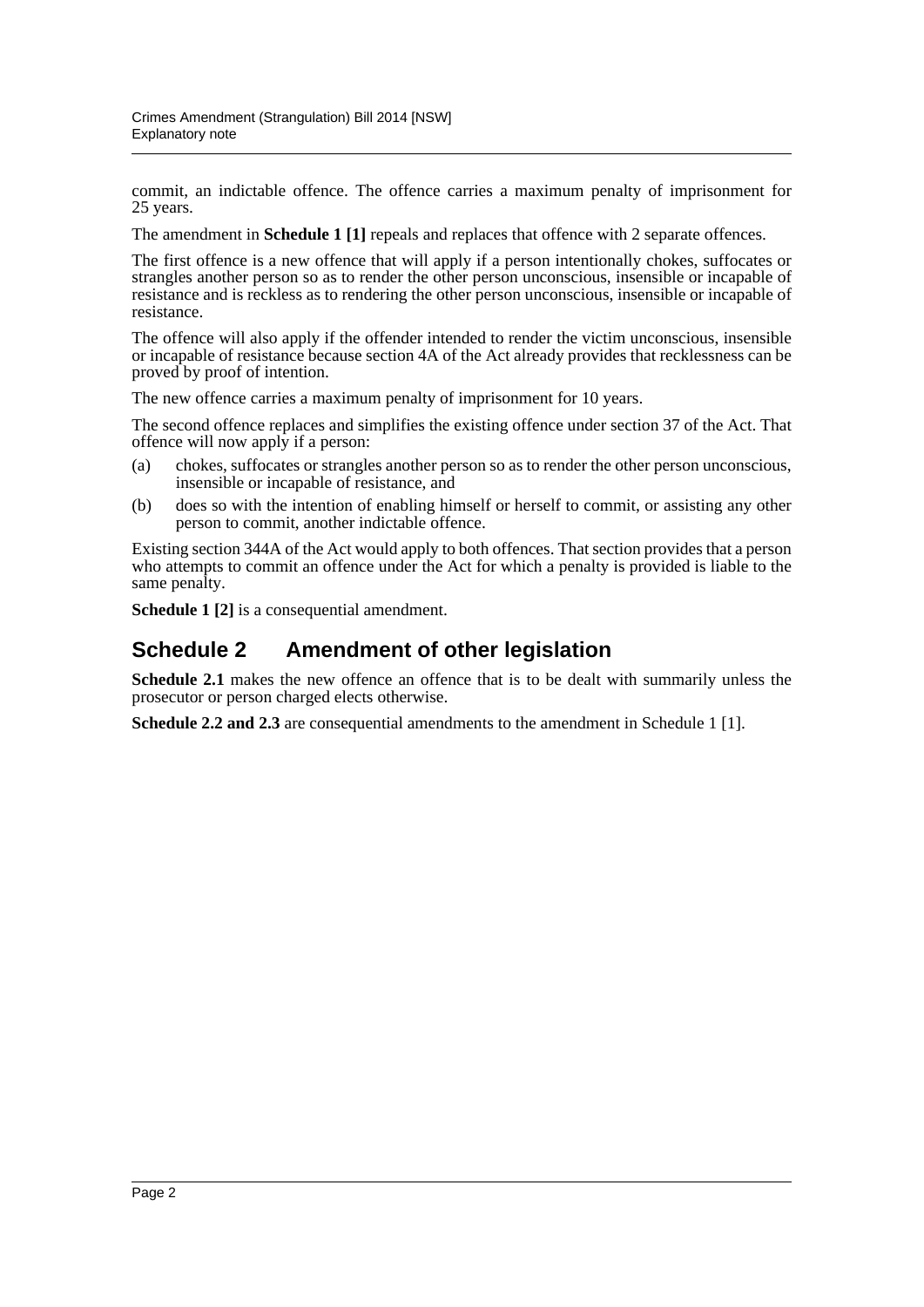First print



New South Wales

# **Crimes Amendment (Strangulation) Bill 2014**

## **Contents**

|               |                                               | Page          |  |
|---------------|-----------------------------------------------|---------------|--|
|               |                                               |               |  |
| 1             | Name of Act                                   | 2             |  |
| $\mathcal{P}$ | Commencement                                  | $\mathcal{P}$ |  |
|               | Schedule 1 Amendment of Crimes Act 1900 No 40 | 3             |  |
|               | Schedule 2 Amendment of other legislation     |               |  |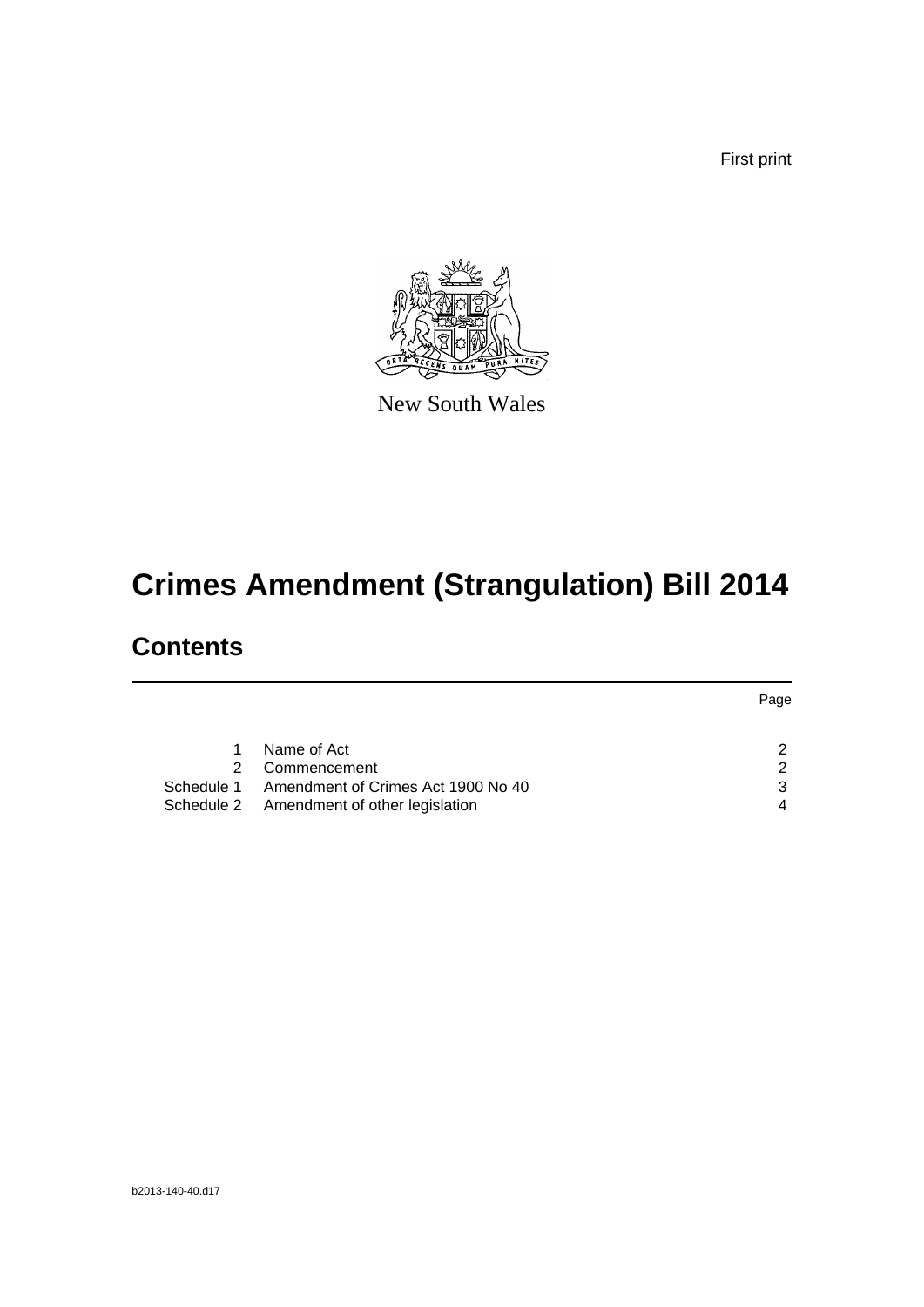

New South Wales

# **Crimes Amendment (Strangulation) Bill 2014**

No , 2014

#### **A Bill for**

An Act to amend the *Crimes Act 1900* to make further provision for offences that involve choking, suffocation or strangulation; and for related purposes.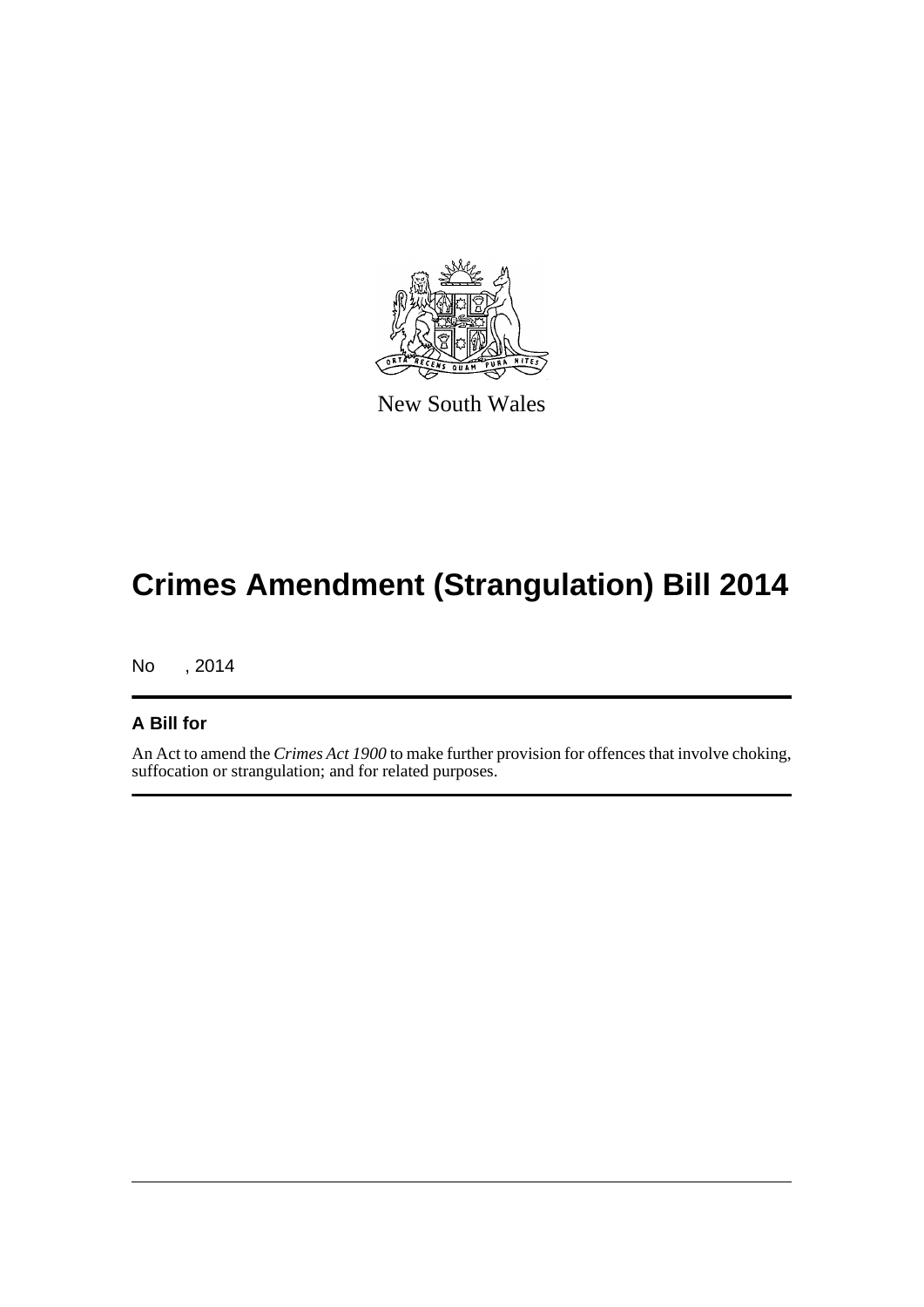<span id="page-4-1"></span><span id="page-4-0"></span>

| The Legislature of New South Wales enacts: |                                                            | 1             |
|--------------------------------------------|------------------------------------------------------------|---------------|
|                                            | Name of Act                                                | $\mathcal{P}$ |
|                                            | This Act is the Crimes Amendment (Strangulation) Act 2014. | 3             |
|                                            | <b>Commencement</b>                                        | 4             |
|                                            | This Act commences on the date of assent to this Act.      | 5             |
|                                            |                                                            |               |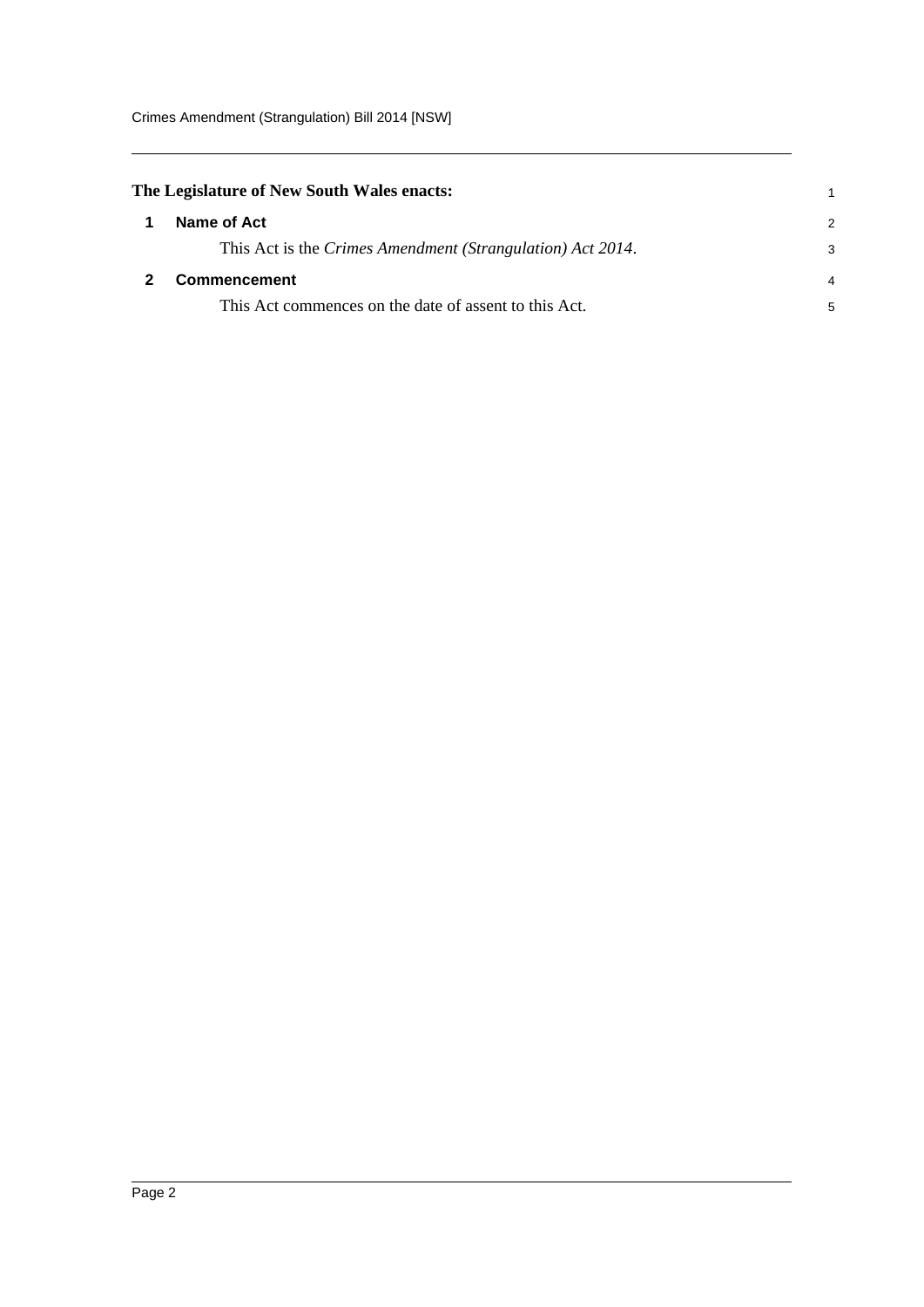<span id="page-5-0"></span>

| <b>Schedule 1</b> |                                                                                        |                   | <b>Amendment of Crimes Act 1900 No 40</b>       | 1                                                                                                                                                           |                          |  |
|-------------------|----------------------------------------------------------------------------------------|-------------------|-------------------------------------------------|-------------------------------------------------------------------------------------------------------------------------------------------------------------|--------------------------|--|
| [1]               |                                                                                        | <b>Section 37</b> |                                                 |                                                                                                                                                             | $\overline{2}$           |  |
|                   |                                                                                        |                   |                                                 | Omit the section. Insert instead:                                                                                                                           |                          |  |
|                   | 37                                                                                     |                   |                                                 | Choking, suffocation and strangulation                                                                                                                      |                          |  |
|                   |                                                                                        | (1)               | A person is guilty of an offence if the person: |                                                                                                                                                             |                          |  |
|                   |                                                                                        |                   | (a)                                             | intentionally chokes, suffocates or strangles another person so as to<br>render the other person unconscious, insensible or incapable of<br>resistance, and | 6<br>$\overline{7}$<br>8 |  |
|                   |                                                                                        |                   | (b)                                             | is reckless as to rendering the other person unconscious, insensible or<br>incapable of resistance.                                                         | 9<br>10                  |  |
|                   |                                                                                        |                   |                                                 | Maximum penalty: imprisonment for 10 years.                                                                                                                 | 11                       |  |
|                   |                                                                                        | (2)               |                                                 | A person is guilty of an offence if the person:                                                                                                             | 12                       |  |
|                   |                                                                                        |                   | (a)                                             | chokes, suffocates or strangles another person so as to render the other<br>person unconscious, insensible or incapable of resistance, and                  | 13<br>14                 |  |
|                   |                                                                                        |                   | (b)                                             | does so with the intention of enabling himself or herself to commit, or<br>assisting any other person to commit, another indictable offence.                | 15<br>16                 |  |
|                   |                                                                                        |                   |                                                 | Maximum penalty: imprisonment for 25 years.                                                                                                                 | 17                       |  |
|                   |                                                                                        | (3)               |                                                 | In this section:                                                                                                                                            | 18                       |  |
|                   |                                                                                        |                   |                                                 | <i>another indictable offence</i> means an indictable offence other than an offence<br>against this section.                                                | 19<br>20                 |  |
| $[2]$             |                                                                                        |                   |                                                 | Section 428B Offences of specific intent to which Part applies                                                                                              | 21                       |  |
|                   | Omit the matter relating to section 37 from the Table to section 428B. Insert instead: |                   |                                                 | 22                                                                                                                                                          |                          |  |
|                   | 37(2)                                                                                  |                   |                                                 | Choking, suffocation or strangulation with intent to commit or assist in<br>committing another indictable offence                                           |                          |  |